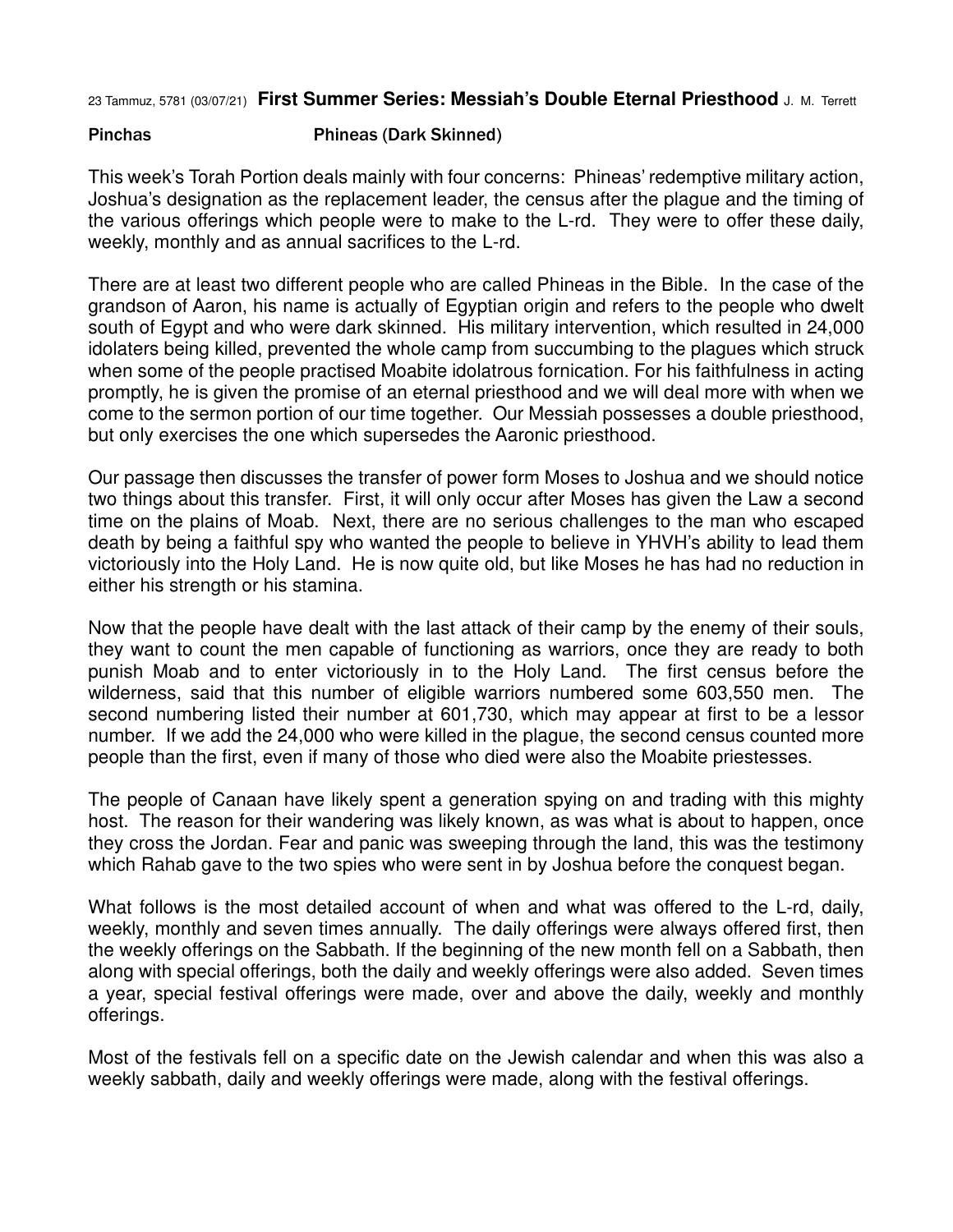Each set of offerings always included a portion of meat which was a burnt offering. There was also always a portion oily bread which was eaten and a libation or pouring out of wine which went over the burnt offering. I have called these two chapters a Jewish concept of time because they outline how we are to serve our King, daily, weekly, monthly and all through every year of our lives. Do your days belong to our King? Does your Sabbath belong to the King as you celebrate with your community? Does each month, with all of its varied activities, also belong to the Messiah? Finally, do you give every year of your life over the service of our King? I know it sounds kind of cutesy, but, truly, if He is not L-rd of all, He is not L-rd at all. Tithing is one of the most practical demonstrations of His lordship in our lives.

Beginning with the monthly cycle of regular sacrifices, there was always also an atonement offering of at least one goat. Most of the time, these were offered as burnt offerings, but once a year, on Yom Kippur, one of the goats was loaded up with the people's sins and driven into the wilderness so that what was now forgiven, can also be forgotten and never retrieved.

The oily flour offerings were never burned and many of portions of the other sacrifices were also eaten, both by the priests who were offering them and the people for whom they were offered. Passover had the majestic Seder meal and then observed the festival of unleavened bread for seven days. There was to be a solemn gathering on the first and on the seventh days, where along with the daily offerings, special festival offerings were made. If any of these appeared on a Sabbath, then both the daily and weekly offerings were made first, to be followed by the special, festival sacrificial offerings.

The people used to make cakes for every meat offering, and to make libations of wine over the meat offerings, the size of which varied according to size of the sacrificial animal. I was surprised not to find any offerings of fowl mentioned, but these were a series of offerings being made on behalf of the people and not by the people themselves. It was to be a unified group effort and does not speak of offerings you would have offered for yourself or even by yourself, when you could not make it to the tabernacle or the temple.

It is interesting to note that only atonement goats were mentioned and not lambs, but even in the Passover Seder either a young goat (a kid) or a lamb could be used. When you add up the diminishing number of young bulls offered over the seven days of Sukkoth, the rabbis saw this as Israel making sacrifices for the seventy nations of the world. This was to be done until such a time that all nations would come to faith in the Messiah of promise. The number of offerings over the week of Sukkoth is staggering.

When it comes to the sacrifices offered for Shavuot and First Fruits, we have a minor textual problem. While Leviticus mentions both First Fruits and Shavuot (weeks), our passage in Numbers appears to only mention Shavuot. This is not a mistake or an omission. Daily from the 16<sup>th</sup> of Nissan until the 6th of Sivan the people were to wave sheaves of grain each day. So in a very real sense, Shavuot is the official end of the Festival of First Fruits. In the times of the second temple, First Fruits was one of biggest and most important festivals of the year.

After the second temple was destroyed, First Fruits dwindled in importance and now, in synagogues, First Fruits is only mentioned as the beginning of the daily countdown to Shavuot and even though it is the week of unleavened bread in the Scriptures, most Jews now refer to this time period as the week of Passover. Never let terminology diminish your ability to joyfully celebrate the festival cycle all year long.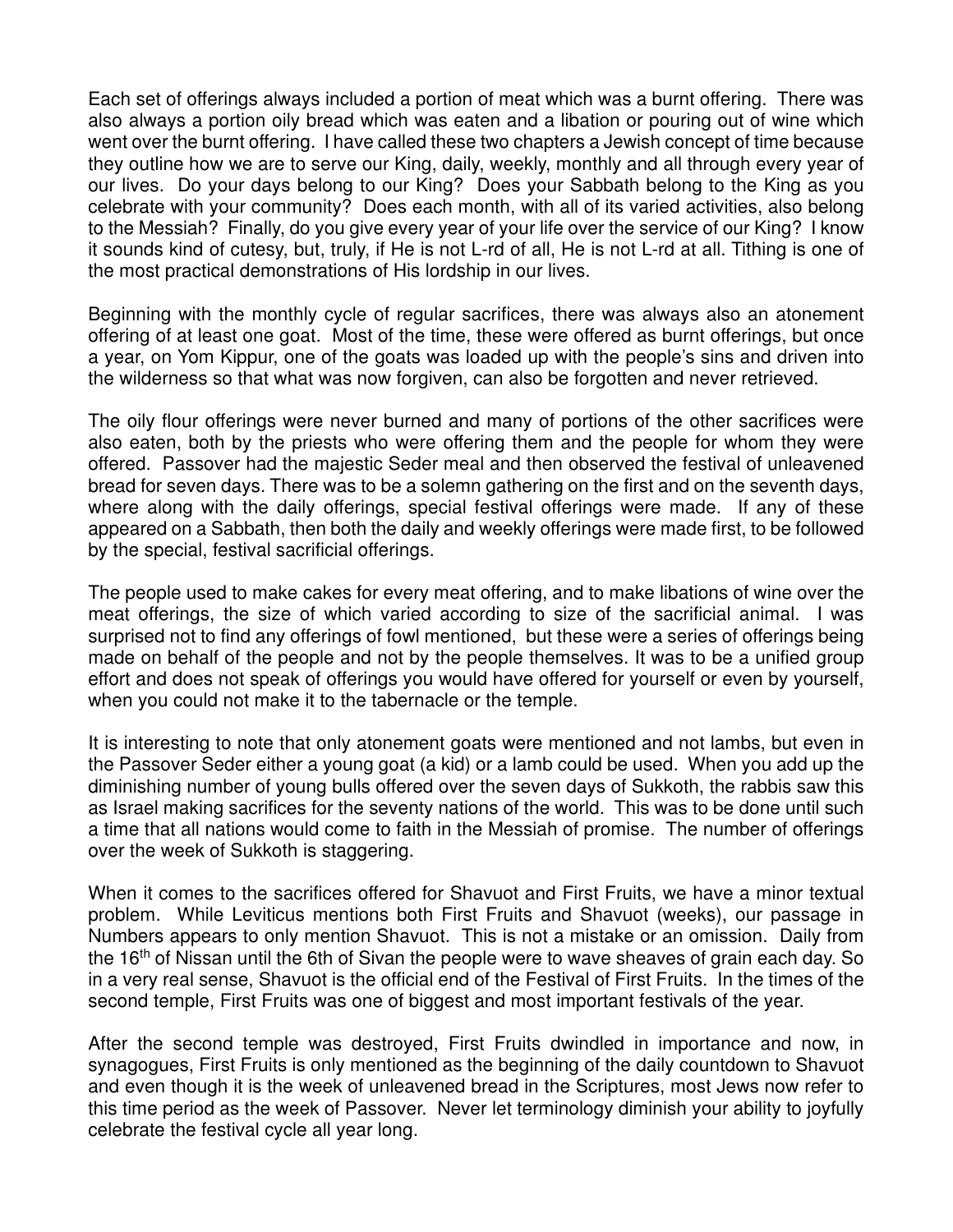## **Sermon: The Messiah's Double Eternal Priesthood**

In this week's Torah portion, Phineas (Pinchas), the dark skinned grandson of Aaron is promised a perpetual priesthood (Num. 25:13). This means that one of his descendants will always stand before YHVH and exercise a priestly ministry. This would mean that the House of Aaron would always be the guardians of the symbols and rituals of salvation. Salvation itself would not be accomplished through the descendants of Aaron, but even when Salvation was won by our Messiah, there will always be an Aaronite standing before YHVH.

How can this be if Salvation was won by a descendant of the House of David? We know that G-d does not renege on any of His promises and we read in the Psalms 110:4 that our Messiah would be of the Melchizedek priesthood forever. Does this mean that two people are standing before YHVH and each exercising his unique, everlasting priesthood? No.

The Bible says there is one G-d and one mediator between G-d and men and He is called Yeshua the Messiah man (I Tim. 2:5), which means that He is the only one to be both fully divine and fully human. There is both no room and no need for a member of the Aaronic priesthood to stand before G-d and to exercise a priesthood which was fulfilled and made redundant by our Messiah's sacrifice on the cross.

Yet, the Scriptures give us no indication that the promise made to Pinchas was either withdrawn or rescinded. G-d always remains true to His promises. This is why the Gentile church never replaces Israel. We are fellow citizens with the new man, built on the foundation of both the prophets and the apostles. The Gospel remains the power of G-d for Salvation, to the Jew first and also to the Gentile and never just to the Jews or just to the Gentiles. This distinction will disappear when the kingdom comes and all temporary states of all mankind are abolished (Gal. 3:28). With this in mind how can YHVH both abolish all temporary conditions of mankind and still have a descendant of Aaron stand before Him in perpetuity?

The solution in found in Mary, the mother of our Messiah. She is both a descendant of the line of David, through Nathan, and not through the line of Solomon which was cursed (Jeremiah 22:30 and 36:30) and of the House of Aaron. It was not uncommon for people at that time to be descendants of more than one tribe.

John the Baptist (Yohanan hamatbil) was our Messiah's cousin because his mother Elizabeth and Yeshua's mother were related. In Luke 1:36, we read that they were cousins. The exact nature of their kinship is hard to determine with any degree of accuracy, but these ladies were closely enough linked by blood for Mary to go and visit her cousin when Elizabeth was in the sixth month of her pregnancy.

We know that both Elizabeth and her husband Zachariah, were descendants of the priestly house of Aaron, so Elizabeth's blood link with Mary, would make our Messiah both a descendant of the House of David and of the House of Aaron. The promise made to Pinchas was fulfilled in our Messiah, even after the priesthood of the House of Aaron was rendered redundant after our Messiah died on the cross. Messiah fulfilled in reality what the rituals and sacrifices of the House of Aaron portrayed symbolically.

There is both no need to continue the priestly rituals of the House of Aaron, nor do we have to treat them as if they never existed. G-d always remains faithful to His promises.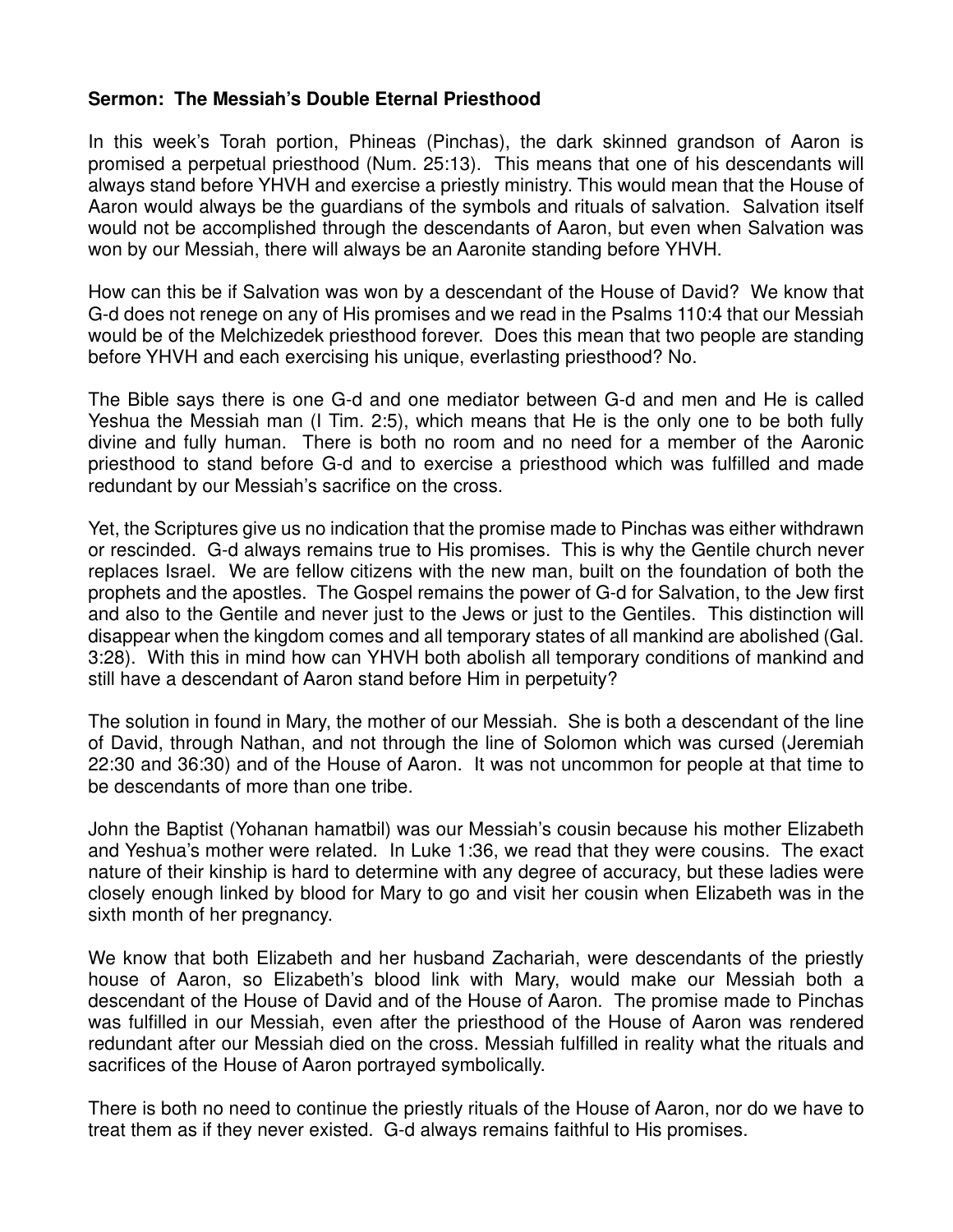Our Messiah stands before G-d and intercedes for us from the stance of a High Priest after the order of Melchizedek and He stands before YHVH in fulfillment of a promise YHVH made to the House of Aaron on the plains of Moab. The ongoing relevance of the Aaronic priesthood should be seen as a reminder of the rituals, symbols and sacrifices which were performed until G-d's Son came and did in reality, what they were only able to do symbolically.

There are three more issues which I want to deal with in our study this morning: (1) who was the historical Melchizedek we encounter in Genesis 14? (2) what is the difference between a Theophany and a Christophany in the Bible? (3) and why are there two genealogies for our Messiah, one in Matthew and another in Luke?

We know that our L-rd functioned as a priest of the order of Melchizedek, but does that mean He appeared as Melchizedek in Genesis 14? Our L-rd's human nature came from the tribe of Judah and from the House of David. Melchizedek received a tithe which Abraham offered to the most High G-d through his ministry. He was not a Jew, since the House of Israel had not yet been established. So we can say with certainty that the Melchizedek in Genesis 14 was not a manifestation of our Messiah because Melchizedek was a Gentile, while our Messiah's human nature was Jewish.

The human nature of our Messiah had not yet come into existence and only became perpetual after the ascension of our Saviour. Both of these natures will now exist eternally, but only His divine nature has always existed before the foundation of the universe.

Melchizedek was not his name, but it was a Hebrew translation of his title. If we look ahead to the Book of Joshua, one of the kings which he executed was called Adonizedek, also the king of Salem. Both of these names were titles of the kings of Salem and neither one was the given name of either king. We do not know what their titles were in the Canaanite language, but both of them were ordinary men and the first one was not an appearance of the Messiah.

Hebrews follows up on David's assertion that Melchizedek represented a different, higher priesthood than the one which the House of Aaron possessed. And though our Messiah's mother belonged to both tribes (Houses), it was as a member of the tribe of Judah and the House of David that our Messiah fulfilled His ministry. Through His death and resurrection, He defeated sin and earned the right to rule as King, forever, over all the generations and nations of mankind.

Moses' father-in-law, Jethro, is presented as another righteous Gentile priest of YHVH and Balaam is presented as a prophet of YHVH. Jethro presided over the first ritual meal which Israel celebrated with YHVH at Mount Sinai and advised Moses about how to organize the spiritual leadership of the camp. We have no indication that he was part of generational Gentile priesthood which existed among the Midianites (south Moabites). He may still have been alive when the evil King Balak hired the treacherous prophet Balaam to curse Israel.

It is quite clear that Balaam was not a righteous man, but there is every indication that Jethro was. But just as Jethro was just a man who happened to be a priest of the most High G-d, so also was Melchizedek just a man who happened to be a priest of the most High G-d. If our Messiah were to have appeared before His incarnation, would He not have appeared as a High Priest and not just as a priest? He is used as a figure or symbol of the Messiah, because Messiah's everlasting priesthood came from a higher source than that of Aaron's.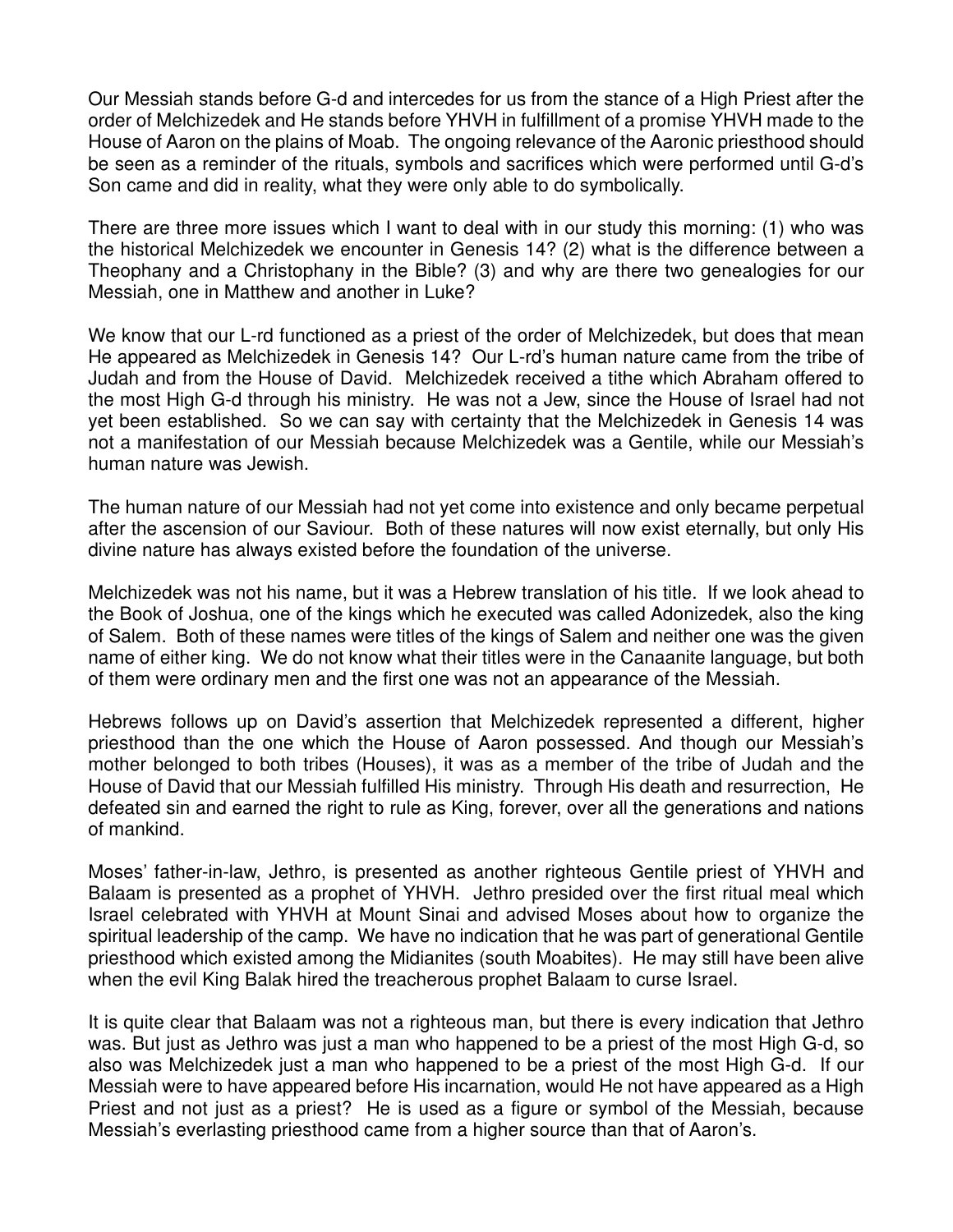The Bible mentions that other righteous men have appeared over the ages, either as priests or as prophets, but our Messiah would not have appeared as a Gentile, even though the salvation which He won applies equally to the Gentiles as it does to the Jews. There were no Jews around when Melchizedek blessed Abraham and received his tithe and since Jethro presided over the first ritual meal with G-d, you might as well argue that He was also another preincarnate appearance of our beloved Messiah. Both of them were good men and acted as priests of the most High G-d, but neither of them was a preincarnate appearance of our Messiah.

In fact, though we know that His divine nature has always existed, there is no evidence in the Scriptures to say that He appeared more than once in His human form. Hebrews 9:26-28 says that Messiah will only appear twice. Once and only once to die on the cross for the sins of the world and once and only once as the victorious King coming to judge all the nations and generations of mankind. The trinity of G-d has always existed and will never be changed or compromised. The human nature of Messiah did not exist before His incarnation and only appeared once when His earthly mother gave birth to the Saviour who was also the Son of David.

Before the foundation of the world, G-d prepared for Messiah to exercise His eternal priesthood, but it was never manifest before His arrival. The Aaronic priesthood came into being so that the greater glory which was to come, would be represented in the rituals and sacrifices in the tabernacle and in both of the temples. No one today is performing any feature of the priesthood of Aaron and even if the temple were to be rebuilt, Aaron's priesthood has been superseded by the real Priesthood which he and his descendants only represented symbolically.

Why is there so little mention of Melchizedek in the Scriptures? The actual man became a symbol of the Messiah and his priesthood became a symbol of the Eternal Priesthood which Messiah continues to exercise. He would never have appeared as a Gentile priest because from the beginning, He was to possess a Jewish human nature. Nothing more and nothing less.

Well, what is the difference between a Theophany and a Christophany? A Theophany is an appearance of G-d and usually occurs through the agency of one of His angels. He has also appeared in visions and dreams, but until the mountain, His eternal presence was not unleashed on humankind. Even at the mountain, what Moses saw was not even anything like what His appearance will be when Messiah returns. Solomon said that not even the entirety of the Heavens could contain the presence of G-d, so Moses just got a small taste of what is still to come.

The Scriptures say that at various times, G-d has appeared in various forms to His servants, but the fullness of His presence would melt the entire universe if He were to show us His fullness. We are given any number of pictures and descriptions of this marvellous reality, but even to Moses, YHVH said that no man could see his face and live.

Well what does a Christophany refer to? Some theologians feel that the Messiah has appeared in several forms over the centuries, before His incarnation. This is simply not possible and is not something the Scriptures actually teach. The Messiah will only appear twice, once as the Saviour to die on the cross and another time as the Mighty King of Glory.

He has always existed along with the other two persons of the trinity, but His incarnation as the son of Mary has only happened once, even though enthusiastic people want to see Him